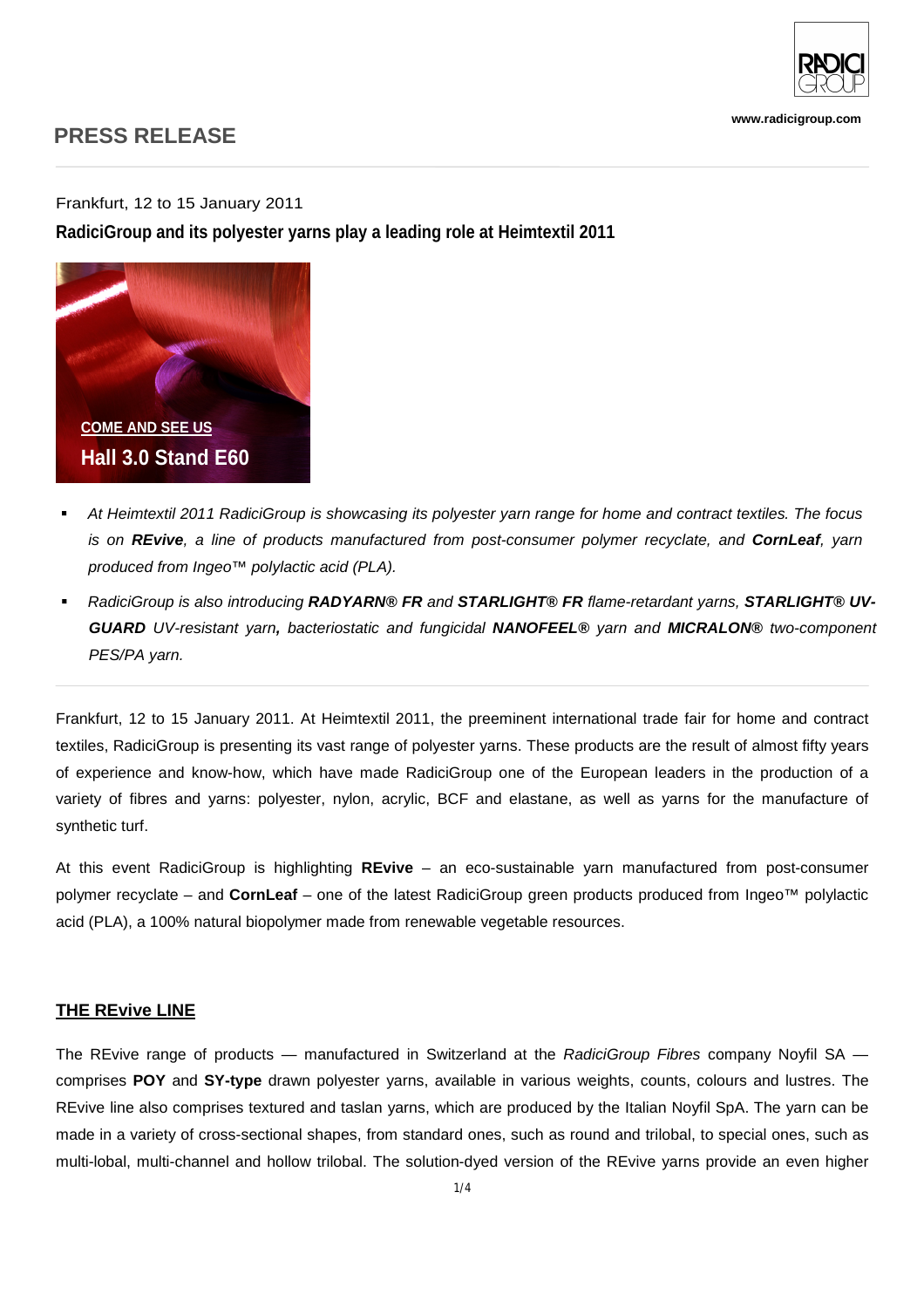

degree of sustainability: in addition to being produced from recycled materials, they are dyed during extrusion, so there is no need for additional finishing treatments. This allows for a significant reduction in energy and water consumption, in terms of both water and wastewater treatment costs. Solutiondyed REvive products also come in bacteriostatic and anti-UV versions. The special features of these RadiciGroup polyester green yarns make them ideal for the **furnishings** sector, particularly for the manufacture of *curtains, linings,* 

*wall coverings, upholstery* and *trimmings.* REvive products can also be used for other applications: apparel (*sportswear, fashion, intimatewear and hosiery*), automotive (*upholstery and liners*), technical-industrial (*coverings, filters, netting and ropes*) and medical (*bacteriostatic fabric, elastic bandages and body contouring items / support hose*). Thanks to Noyfil SA's high production flexibility, REvive yarns can also be produced in small lots (minimum production

quantity  $= 200$  kg) and in a great array of colours (about 6,000) to meet the specific requirements of each individual customer. Noyfil SA offers a customized sampling service as well.

The post-consumer polymer content is certified by DNV, an international certification body. More information is available on the Starlight® website: http://www.r-pet.com/It/AboutUs/AboutUs\_Quality.aspx.

# **CORNLEAF**

One of RadiciGroup's latest green products is CornLeaf, made from Ingeo™ polylactic acid (PLA) polymer, an innovative 100% natural material produced from renewable vegetable resources. The strong points of this new material are:

**Eco-sustainable biopolymer**: CornLeaf is a 100% biodegradable solution-dyed continuous yarn, manufactured using raw materials and production processes that fully meet eco-sustainability requirements, such as the lowering of  $CO<sub>2</sub>$ emissions and reduced water and energy consumption.

**Solution dyeing**: Solution-dyeing technology integrated into the spinning process allows for producing CornLeaf with less water and energy consumption compared to more traditional dyeing and finishing processes. This product is available in a wide range of highly lightfast wash-resistant colours.

**Bacteriostaticity**: Antimicrobial functionality is achieved by incorporating a special silver-based micro-compound into the yarn as an antimicrobial agent. CornLeaf's bacteriostatic functionality is ISO 20743:2007-certified and is obtained using HeiQ materials. Laboratory tests have proved that the solution-dyeing process and antimicrobial functionality do not compromise the compostability of the Ingeo™ PLA biopolymer.



CornLeaf yarn combines the advantages of natural and synthetic fibres, such as **lightness**, **tenacity**, and **comfort**, excellent **UVresistance** and, last but not least, **safety**.

CornLeaf yarn is ideal for furnishings, intimatewear and consumer goods.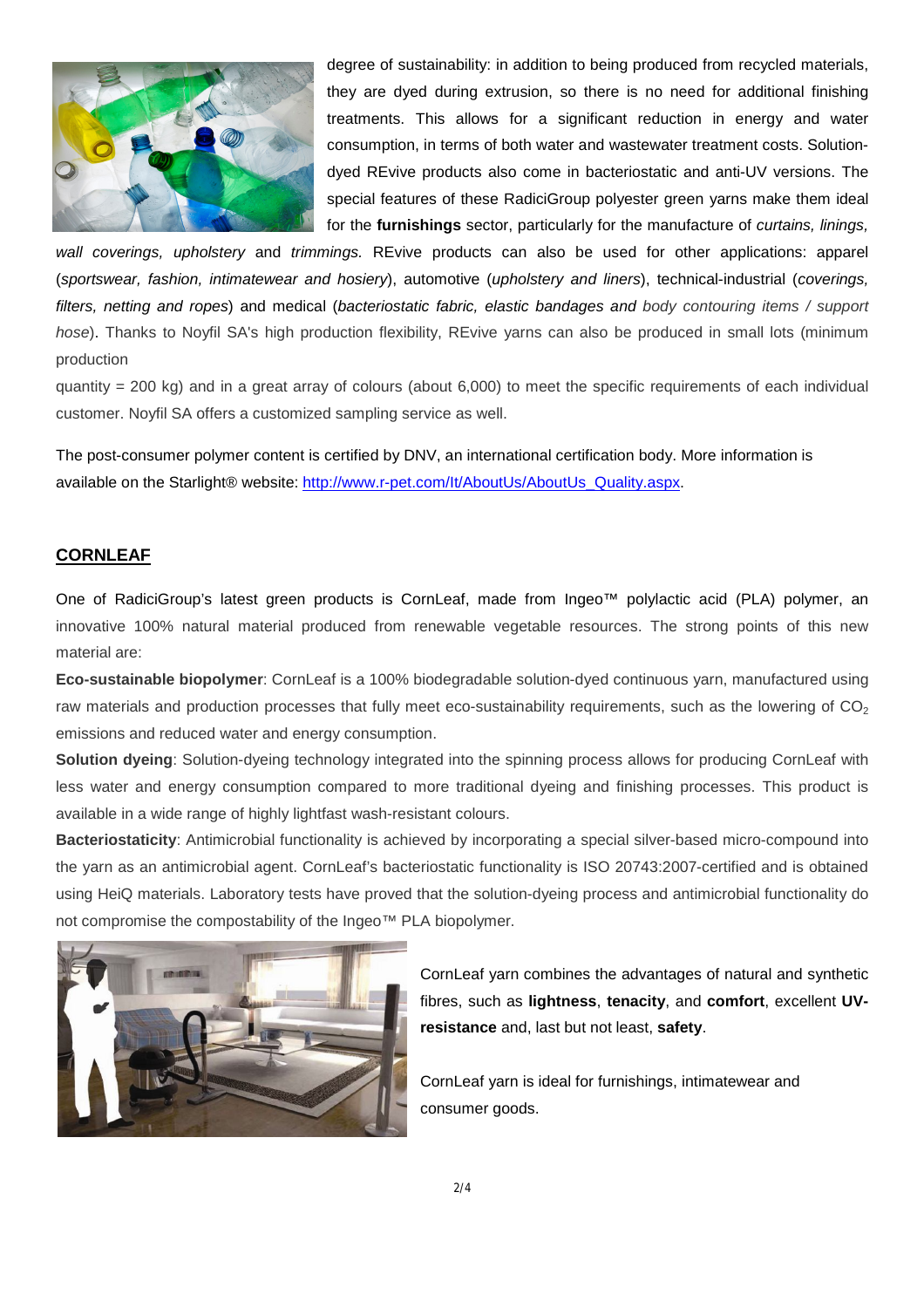At Heimtextil 2011, RadiciGroup is also showcasing a line of **multifunctional yarn**s designed specifically to meet the requirements of the furnishings sector. These products combine several functions: flame-retardant properties and UVresistance, bacteriostaticity and fungicidal functions. The two-component PES/PA Micralon® yarn will also be presented.

#### **FLAME-RETARDANT YARNS**

#### **RADYARN® FR** and **STARLIGHT® FR**

Ideal for home and contract furnishings (armchair, sofa and mattress coverings – curtains – tablecloths), RADYARN® FR (textured and taslan) and STARLIGHT FR (POY – FDY) fibres have intrinsic flame-retardant properties that are resistant to any type of processing after the spinning stage. In fact, the phosphorus compound that makes the yarn flame-retardant is incorporated during spinning. This method ensures that the flame-retardant function withstands subsequent processing steps, such as weaving, dyeing and finishing. Additionally, the flame resistance does not deteriorate during standard fabric maintenance treatments.

#### **ANTI-UV YARNS**

#### **STARLIGHT® UV-GUARD**

Starlight® UV Guard is a PET polymer yarn that is stabilized against polymer chain deterioration caused by UV radiation. The yarn boasts intrinsic anti-UV properties. STARLIGHT® UV-GUARD ensures: colour stability and fastness during solar exposure; residual resistance after exposure comparable to that of traditional acrylic products, while eliminating the typical disadvantages of the latter; no deterioration during maintenance treatments; and no harmful substances. STARLIGHT® UV-GUARD is OEKO-TEX standard 100, class 1-certified. Starlight® UV Guard can be combined with Nanofeel® bacteriostatic characteristics to produce a product that has anti-UV plus fungicidal properties. Adding Nanofeel® fungicide functionality to Starlight® UV Guard yarn greatly improves the performance of the product. The advantage of the Starlight® UV Guard + Nanofeel® combination is that it noticeably increases the yarn's resistance to weathering. The main furnishing application sectors are outdoor, curtains and coverings.

### **BACTERIOSTATIC OR FUNGICIDAL YARNS**

### **NANOFEEL®**

Nanofeel® is a continuous filament polyester yarn achieved through the use of nanotechnology, thanks to RadiciGroup's collaboration with the Swiss company HeiQ Materials. A nanostructured silver additive is incorporated into the fibre before spinning during the extrusion stage (no post-treatment needed), endowing Nanofeel® with bacteriostatic properties that reduce the proliferation of bacteria on the fabric. Nanofeel® ensures complete production versatility: the product range is available in all solution-dyed PET versions in combination with flame-retardant FR and FR-UV stabilized. The long-lasting effectiveness of the bacteriostatic action, even after washing, is guaranteed and certified.